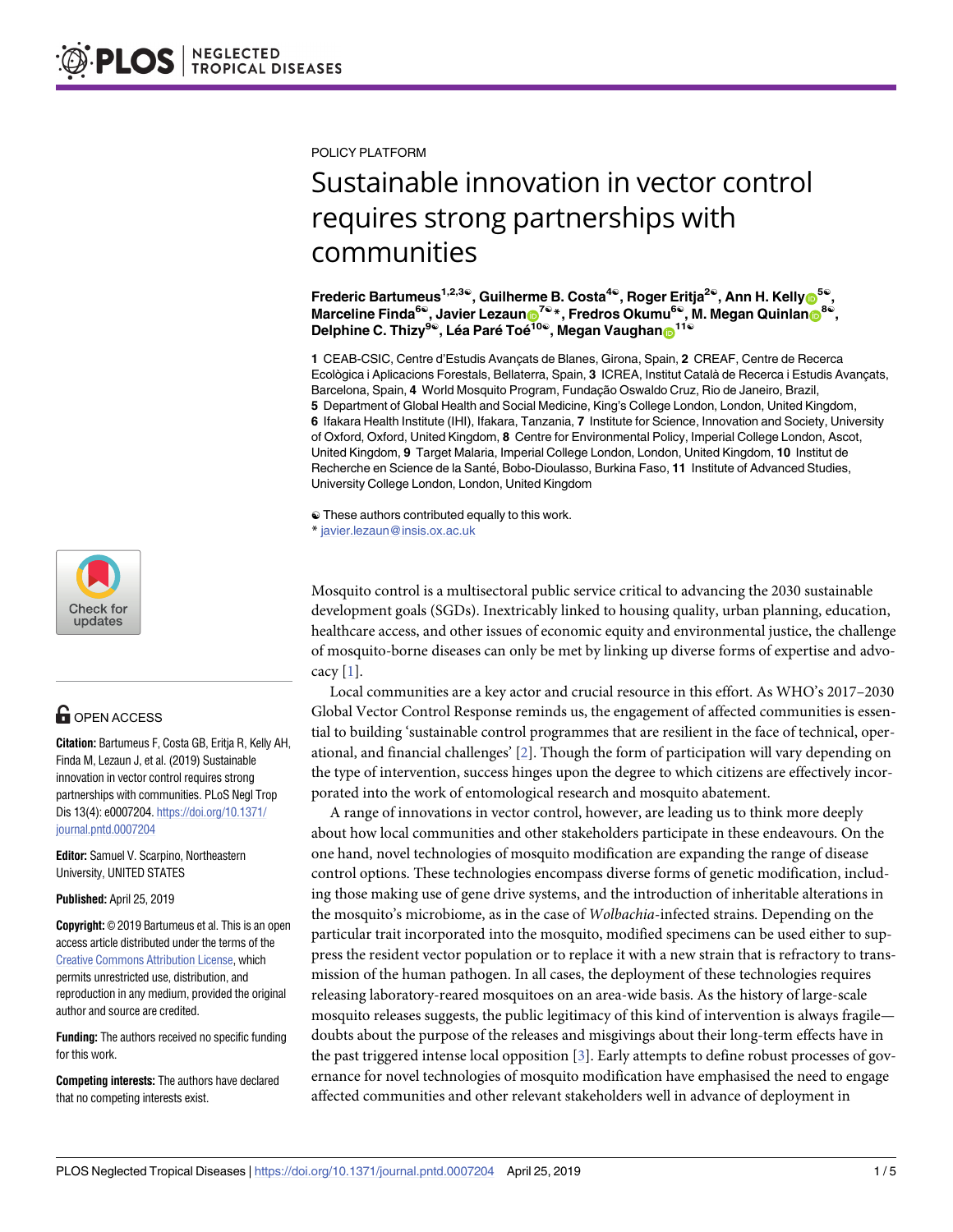<span id="page-1-0"></span>disease-endemic areas and to develop models of communication, dialogue, and education attuned to local concerns and expectations [[4](#page-3-0)–[7](#page-3-0)].

In parallel to the development of new technologies of mosquito modification, we are also witnessing the emergence of innovative forms of citizen science specifically tailored to vector control challenges. Mobile communication technologies and digital platforms enlarge the potential pool of participants in mosquito surveillance efforts by enabling residents to gather and share entomologically relevant data  $[8]$  $[8]$  $[8]$ . These citizen science platforms create new channels of communication between mosquito control specialists and community members and can be an effective means of increasing the level of alert vis-à-vis endemic or emerging mosquito-borne diseases. Furthermore, these platforms also introduce new ways of quantifying the extent and intensity of public engagement with vector control interventions.

The confluence of innovations along these two fronts—new mosquito modification technologies and novel citizen science platforms—represents a unique opportunity to develop new approaches to public participation in the design, implementation, and evaluation of vector control programmes. A consultative workshop was held in Oxford in June 2018 to further this agenda [[9\]](#page-3-0). Experts including entomologists, policy makers, development professionals, communication specialists, social scientists, and historians were asked to share experiences of success and failure in efforts to involve communities in mosquito control programmes past and present and to reflect on the challenges and opportunities that new technologies present. The meeting showcased the depth of practical experiences in engaging a wide spectrum of stakeholders. In what follows, we highlight key insights from our discussion and propose principles for robust community engagement with new vector control technologies.

The most immediate conclusion from our discussion was the need to have an expansive notion of 'engagement'. Community participation in vector control is not simply a matter of obtaining individual or collective consent for a particular intervention but of integrating a diverse range of knowledge, experiences, and interests into the intervention itself. Mosquito control is notoriously labour intensive—the heterogeneity and dynamism of human–mosquito interaction requires local adaptation of tools and finely grained monitoring to ensure that disease control remains effective. Historically, community members have actively participated in the practical work of insect collection, insecticide application, or environmental modification [\[10–12\]](#page-3-0). Today, residents in intervention areas routinely act as project employees, advisers, and disseminators, offering indispensable technical advice, political support, and financial resources [\[13–](#page-3-0)[15](#page-4-0)]. Novel technologies of vector control do not obviate the need for active involvement by local communities. On the contrary, they increase the significance of community authorisation and bring into sharper relief the importance of effective public dialogue, specifically when the importation and release of modified mosquitoes are concerned. 'Engagement' thus goes far beyond establishing one-way communication processes with local leaders or official stakeholders and requires developing a robust and context-specific strategy to involve citizens throughout the design, delivery, and evaluation of the intervention [\[16\]](#page-4-0).

Second, our experience underscored the fluid nature of the relevant 'community' in vector control interventions. For one, the production, transportation, assessment, and release of laboratory-reared mosquitoes interconnect communities with varied backgrounds, expectations, and concerns, and located in diverse cultural, political, and regulatory contexts. Moreover, interventions that involve the release of self-sustaining mosquito populations are designed to operate at large ecological and temporal scales, casting doubt on hyperlocal understandings of the relevant community and on sporadic modes of participation. If the question of what constitutes the relevant community in a vector control effort is never self-evident, it is further complicated by the introduction of digital platforms for citizen-led data gathering and analysis. These tools expand the range of potential participants and create new forms of connectivity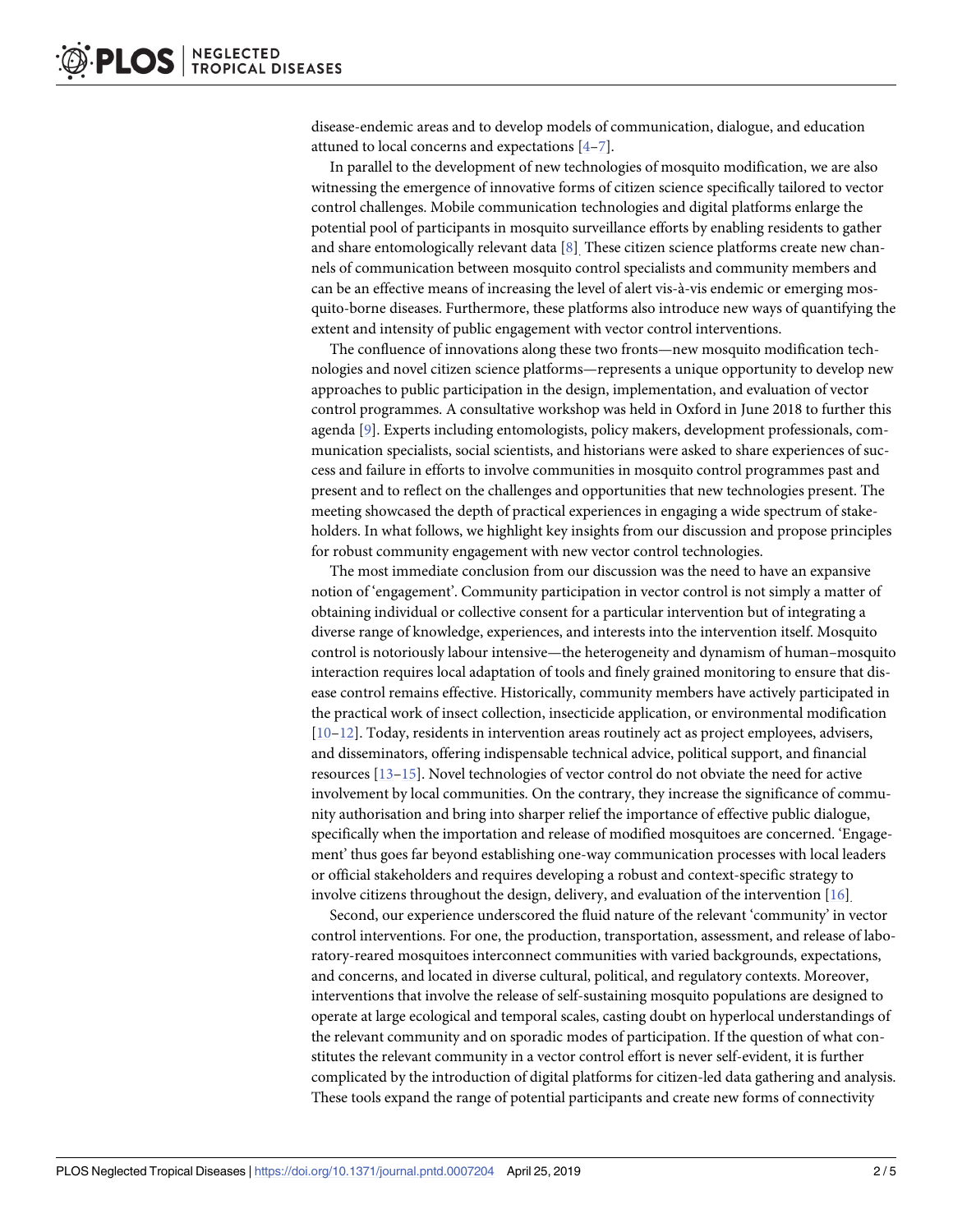<span id="page-2-0"></span>among residents in the area of intervention. One of the examples presented at our meeting was Mosquito Alert, a mobile-phone application that allows members of the public in Spain to send geo-referenced reports with images of mosquitoes or their breeding sites for elucidation by professional entomologists [\[17\]](#page-4-0). With almost 15,000 reports lodged since its launch in 2014, the application has served to monitor the spread of *Aedes albopictus* mosquitoes across Spain and was recently the source of the first-ever confirmed observation of *A*. *japonicus* in the country. In addition to serving as a tool of entomological surveillance, Mosquito Alert has also proved its value as a means of promoting social awareness and education about mosquitoborne diseases [[18](#page-4-0)]. Another example discussed at the workshop was the recruitment and training of local residents in the Kilombero Valley, southern Tanzania, to locate swarms of *Anopheles* mosquitoes. Equipped with mobile phones, these volunteers report any sighting to entomologists at the Ifakara Health Institute, who then visit the site to verify, geo-locate, and sample the mosquito swarm [\[19\]](#page-4-0). The project builds on previous training of local residents in the identification of areas of high mosquito density with the help of a participatory global information system approach [\[20\]](#page-4-0). Whether they involve minimal training and target a large population of potential volunteers, as in the case of Mosquito Alert, or require the acquisition of new skills and their application to a strategic site of intervention, as in the Ifakara swarm searching project, these and similar experiences suggest that innovations in citizen science can effectively enhance mosquito surveillance and, in the process, create new channels of communication between experts and residents in affected areas. The ultimate result is a more active public vis-à-vis the relevant vector control challenge.

An expanded notion of engagement and greater attention to the community-making dimensions of vector control lead to an enriched understanding of participation, beyond the legally defined and restricted process of public consultation [\[21\]](#page-4-0). Recent experiences presented at the workshop, such as the experimental releases of *Wolbachia*-infected *Aedes* mosquitoes in Brazil [[22](#page-4-0)][\[23\]](#page-4-0), part of the World Mosquito Program, or the scoping research currently underway in several sub-Saharan countries for the possible deployment of modified *Anopheles* mosquitoes by Target Malaria [[24](#page-4-0)], demonstrate the importance of continual, transparent, and open dialogue. Both projects have made a substantial investment of time and financial resources in building proactive communication and community engagement strategies. And both have adapted these strategies as the intervention evolved, piloting innovations in public outreach. The World Mosquito Program, for instance, has experimented with the establishment of 'community reference groups' to liaise with residents in the neighbourhoods and towns where the releases have taken place [[25](#page-4-0),[26](#page-4-0)]. One key lesson from these ongoing processes of social innovation is that researchers, project managers, and funders cannot identify in advance the most appropriate strategy for articulating the multiple and often conflicting interests at stake, and must instead devise adaptable participation models based on a set of clear commitments. Similarly, the effective use of digital citizen science platforms requires flexibility in communication and data collection strategies in order to enable adaptation and responsiveness to specific goals (whether local or global) and to the capabilities and constraints of the relevant community, with the ultimate goal of ensuring codevelopment of the platform with its intended users. Each mosquito control project must thus develop its own participatory practice, building it over a period of time and evaluating it in constant dialogue with the communities hosting these interventions.

Finally, we would like to restate the importance of supporting independent social scientific research into the conditions for effective community participation in mosquito control [\[27,28\]](#page-4-0). Social scientists and experts in stakeholder engagement play a key role in the success of many individual programmes. Yet it is crucial to create platforms in which the experiences of different projects can be shared, contrasted, and disseminated while respecting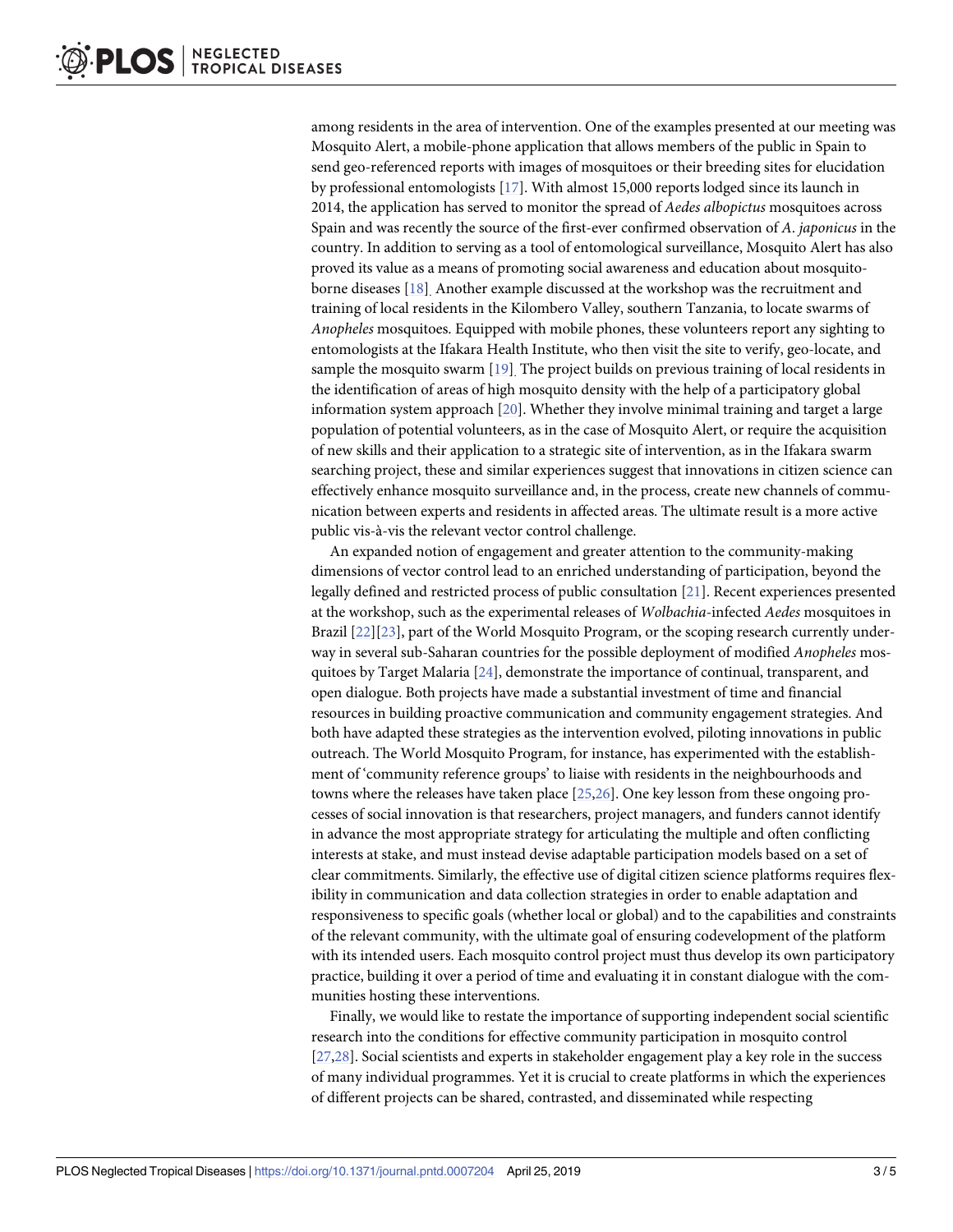<span id="page-3-0"></span>confidentiality of individuals and communities. Meetings like the one we held in Oxford allow mutual learning between projects tackling comparable challenges under very different social and political conditions. They also encourage reflection on the longer historical trajectory of community participation in vector control. At a time when new technologies are reshaping the very meaning of appropriate community engagement, this sort of collective, comparative reflection becomes essential.

In sum, we need models of responsible innovation and tools for public engagement that are commensurate to the challenges and opportunities implicit in novel technologies of vector control. What constitutes the most relevant 'community' changes with the advent of new forms of mosquito modification, whose potential risks and benefits go well beyond locally circumscribed territorial units and, in some cases, will persist long after their initial deployment. Traditional forms and mechanisms of public participation are changing, as larger sections of the population can take part in mosquito surveillance and control activities with the help of new communication and data-sharing platforms. Independent, comparative research into the conditions that enable meaningful public engagement must play an important role in building the strong partnerships with communities and local institutions that are vital to achieving sustainable control of mosquito-borne diseases.

## **References**

- **[1](#page-0-0).** World Health Organization. (2016). A toolkit for integrated vector management in sub-Saharan Africa. Available from: [http://apps.who.int/iris/bitstream/handle/10665/250267/9789241549653-eng.pdf?](http://apps.who.int/iris/bitstream/handle/10665/250267/9789241549653-eng.pdf?sequence=1) [sequence=1.](http://apps.who.int/iris/bitstream/handle/10665/250267/9789241549653-eng.pdf?sequence=1) Accessed on April 5, 2019.
- **[2](#page-0-0).** World Health Organization. (2017). Global Vector Control Response 2017–2030. Available from: <https://apps.who.int/iris/bitstream/handle/10665/259205/9789241512978-eng.pdf?sequence=1>. Accessed on April 5, 2019.
- **[3](#page-0-0).** World Health Organization. (1976). WHO-supported collaborative research projects in India: the facts. WHO Chron, 30(4), 131–9. PMID: [1266199](http://www.ncbi.nlm.nih.gov/pubmed/1266199)
- **[4](#page-1-0).** McNaughton D., & Duong T. T. H. (2014). Designing a community engagement framework for a new dengue control method: a case study from central Vietnam. PLoS Negl Trop Dis, 8(5), e2794. [https://](https://doi.org/10.1371/journal.pntd.0002794) [doi.org/10.1371/journal.pntd.0002794](https://doi.org/10.1371/journal.pntd.0002794) PMID: [24853391](http://www.ncbi.nlm.nih.gov/pubmed/24853391)
- **5.** Ramsey J. M., Bond J. G., Macotela M. E., Facchinelli L., Valerio L., Brown D. et al. (2014). A regulatory structure for working with genetically modified mosquitoes: lessons from Mexico. PLoS Negl Trop Dis, 8(3), e2623. <https://doi.org/10.1371/journal.pntd.0002623> PMID: [24626164](http://www.ncbi.nlm.nih.gov/pubmed/24626164)
- **6.** Kolopack P. A., & Lavery J. V. (2017). Informed consent in field trials of gene-drive mosquitoes [version 1; referees: 4 approved]. Gates Open Res, 1, 14. <https://doi.org/10.12688/gatesopenres.12771.1> PMID: [29355214](http://www.ncbi.nlm.nih.gov/pubmed/29355214)
- **[7](#page-1-0).** James S., Collins F. H., Welkhoff P. A., Emerson C., Godfray H. C. J., Gottlieb M., et al. (2018). Pathway to Deployment of Gene Drive Mosquitoes as a Potential Biocontrol Tool for Elimination of Malaria in Sub-Saharan Africa: Recommendations of a Scientific Working Group. The American Journal of Tropical Medicine and Hygiene, 98(6 Suppl), 1. <https://doi.org/10.4269/ajtmh.18-0083> PMID: [29882508](http://www.ncbi.nlm.nih.gov/pubmed/29882508)
- **[8](#page-1-0).** Bartumeus F., Oltra A., Palmer J. (2018). Citizen Science: A Gateway for Innovation in Disease-Carrying Mosquito Management? Trends in Parasitology, 34(9), 727–729. [https://doi.org/10.1016/j.pt.2018.](https://doi.org/10.1016/j.pt.2018.04.010) [04.010](https://doi.org/10.1016/j.pt.2018.04.010) PMID: [29793805](http://www.ncbi.nlm.nih.gov/pubmed/29793805)
- **[9](#page-1-0).** Community participation in the control of disease vectors: old questions, new approaches. Available from: [https://insis.web.ox.ac.uk/event/community-participation-control-disease-vectors-old-questions](https://insis.web.ox.ac.uk/event/community-participation-control-disease-vectors-old-questions-new-approaches)[new-approaches.](https://insis.web.ox.ac.uk/event/community-participation-control-disease-vectors-old-questions-new-approaches) Accessed on April 5, 2019.
- **[10](#page-1-0).** Curtis C. F. (ed.) (1990). Appropriate Technology in Vector Control. Boca Raton, Florida: CRC Press.
- **11.** Vaughan M. (2018). A Research Enclave in 1940s Nigeria: The Rockefeller Foundation Yellow Fever Research Institute at Yaba, Lagos, 1943–49. Bulletin of the History of Medicine, 92(1), 172–205. <https://doi.org/10.1353/bhm.2018.0007> PMID: [29681554](http://www.ncbi.nlm.nih.gov/pubmed/29681554)
- **[12](#page-1-0).** Gubler D. J., & Clark G. G. (1996). Community involvement in the control of Aedes aegypti. Acta tropica, 61(2), 169–179. PMID: [8740894](http://www.ncbi.nlm.nih.gov/pubmed/8740894)
- **[13](#page-1-0).** Chaki P. P., Dongus S., Fillinger U., Kelly A., & Killeen G. F. (2011). Community-owned resource persons for malaria vector control: enabling factors and challenges in an operational programme in Dar es